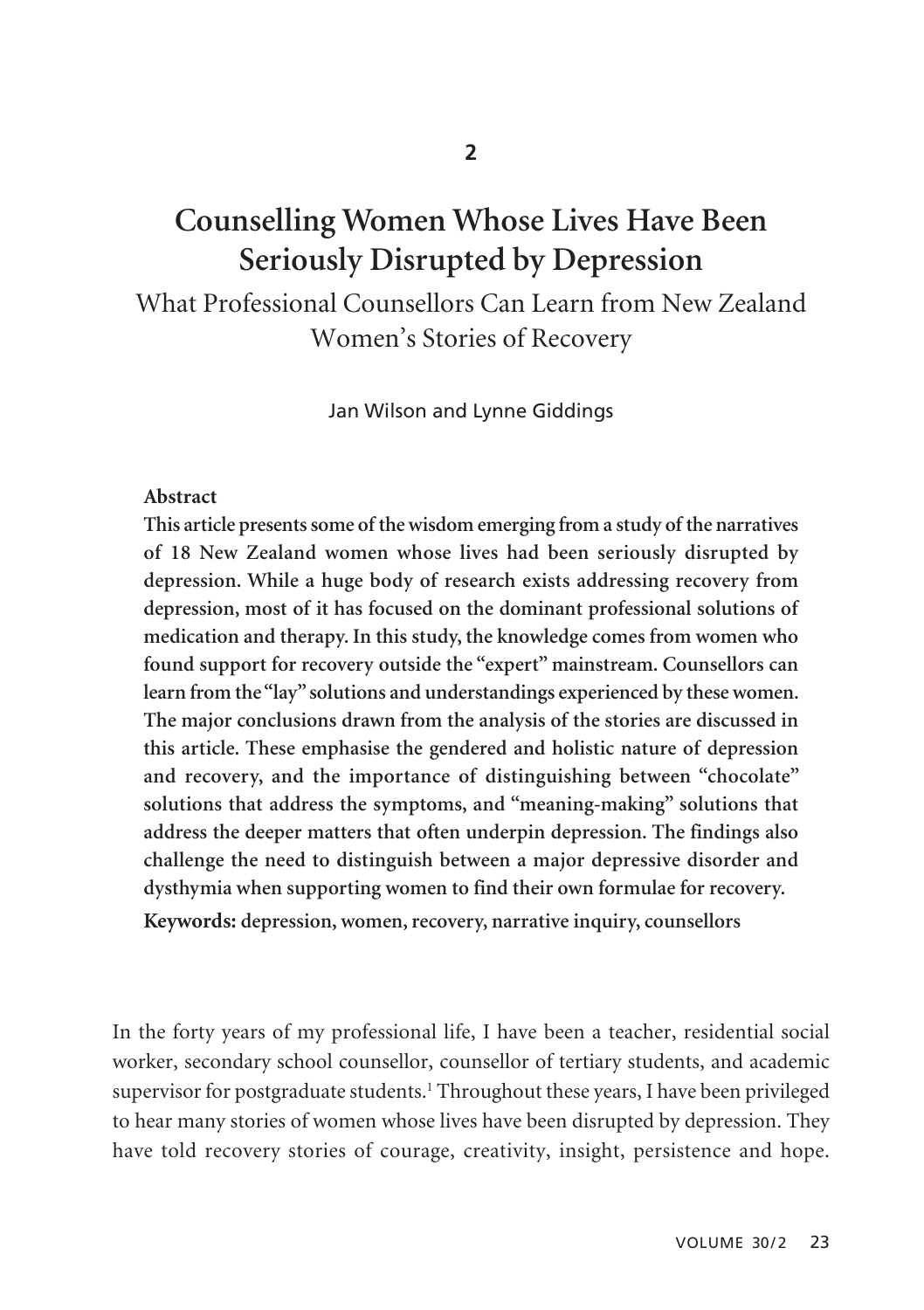Professionals have offered medication, hospitalisation and counselling, but at the same time the women have worked hard at seeking out lay solutions and finding combinations that worked best for them.

I have heard these stories because of my position as counsellor or friend, and have not been able to share them formally with other professionals. I have, however, frequently sought and been given permission to pass on the "wisdom" of one woman to another, without revealing the identity of my wise teacher. As I read more published research about depression and recovery, I wanted women's stories to be heard alongside the more "privileged" stories recorded by medical and psychological professionals about their "expert" interventions and treatments. I decided, therefore, to undertake research for a PhD during which I would collect and analyse the stories of women whose lives had been seriously disrupted by depression, yet had recovered. I especially wanted to hear what women had discovered that contributed significantly to their recovery but did not depend on "mainstream" professional help.

This article presents and discusses some of the findings of the research project and considers the implications for counsellors.

### **Conducting the research**

In this research project a narrative inquiry approach was used, and 18 women told their stories. The women self-identified as having had lives seriously disrupted by depression, and they believed that their recovery involved things outside mainstream medication or therapy. Advertisements seeking to recruit participants for the project were placed in a range of community settings.

Narrative inquiry is a valuable way of exploring the "meaning created by the individual as she or he constructs it in a social context" (Plunkett, 2001, p. 151). Crossley (2000) argued for the relevance of a narrative approach when one wants to study "self and identity" (p. 10), while Langelier (2001, p. 700) noted the value of narrative in researching "the lives of the ordinary, the marginalized, and the muted" who are able to "claim identities, and 'get a life' by telling and writing their stories." Bruner (2002), a key theorist in this approach, emphasised the contextual and meaning-making aspects of narratives:

We constantly construct and reconstruct ourselves to meet the needs of the situations we encounter, and we do so with the guidance of our memories of the past, and our hopes and fears for the future. Telling oneself about oneself is like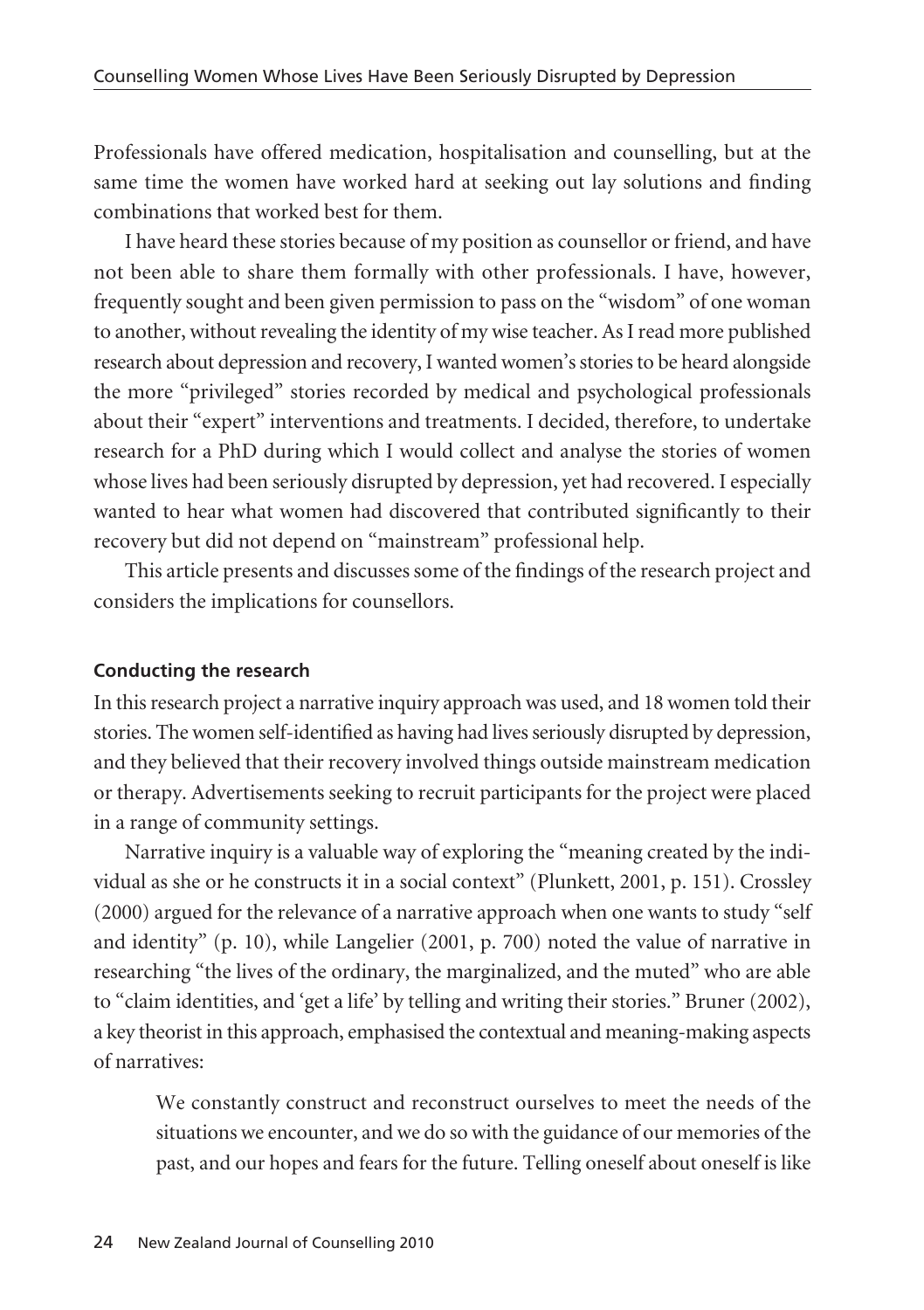making up a story about who and what we are, what's happened, and why we're doing what we're doing. (Bruner, 2002, p. 64)

Narrative inquiry is particularly relevant for a study of depression and recovery because of the loss of meaning that accompanies the worst experiences of depression. Stories of depression are "tellable" by women. "Depression" is not only an "expert" label created by professionals, but also a common, socially constructed label for various types of distress. Fee (2000) proposed that at this time in Western society, the "clinical syndrome" of depression is particularly available to become a part of "selfconstruction" and "self-definition" (p. 75). The "languages of depression" are no longer confined to experts in the mental health profession, but have become "social objects" with "personal and collective significance." People know about depression and can incorporate it into the stories they tell about themselves.

Janet Stoppard, an eminent Canadian psychologist, has been involved in a significant body of qualitative research on women and depression (Stoppard, 1989, 1997, 1999, 2000; Stoppard & Gammell, 2003; Stoppard & McMullen, 2003). She argued for a "material-discursive" understanding of depression that is consistent with the work of Jane Ussher (2000) and is informed by a social constructionist, critical and feminist understanding. Such an approach acknowledges the contextualised, embodied, complex nature of depression, contrasting the perspective of this method with positivist research related to depression, which often "problematized women's experience, reducing it to a contextualized individual pathology" (Schreiber, 2001, p. 86). This theoretical understanding of depression and the research carried out by Stoppard, Schreiber and others, based on a respect for the knowledge of women who have lived with depression, encouraged me to seek wise and informed women to tell their narratives of depression and recovery.

At the time I conducted the interviews, the women ranged in age from 32 to 70 years, and their experiences of depression had occurred between the 1950s and the 1990s, with the worst periods clustering in the 1980s. When interviewed, 12 of the 18 women were in committed, stable, long-term relationships, including two with samesex partners. Thirteen women were in paid work, mostly of a professional nature, and 15 had a tertiary educational qualification. For most participants, this career path and education had been achieved either as part of their recovery or following on from recovery. Six of the women had migrated to New Zealand as adults. Two talked of the importance of their ethnic origins: one identified as Jewish and the other as having Mäori ancestry.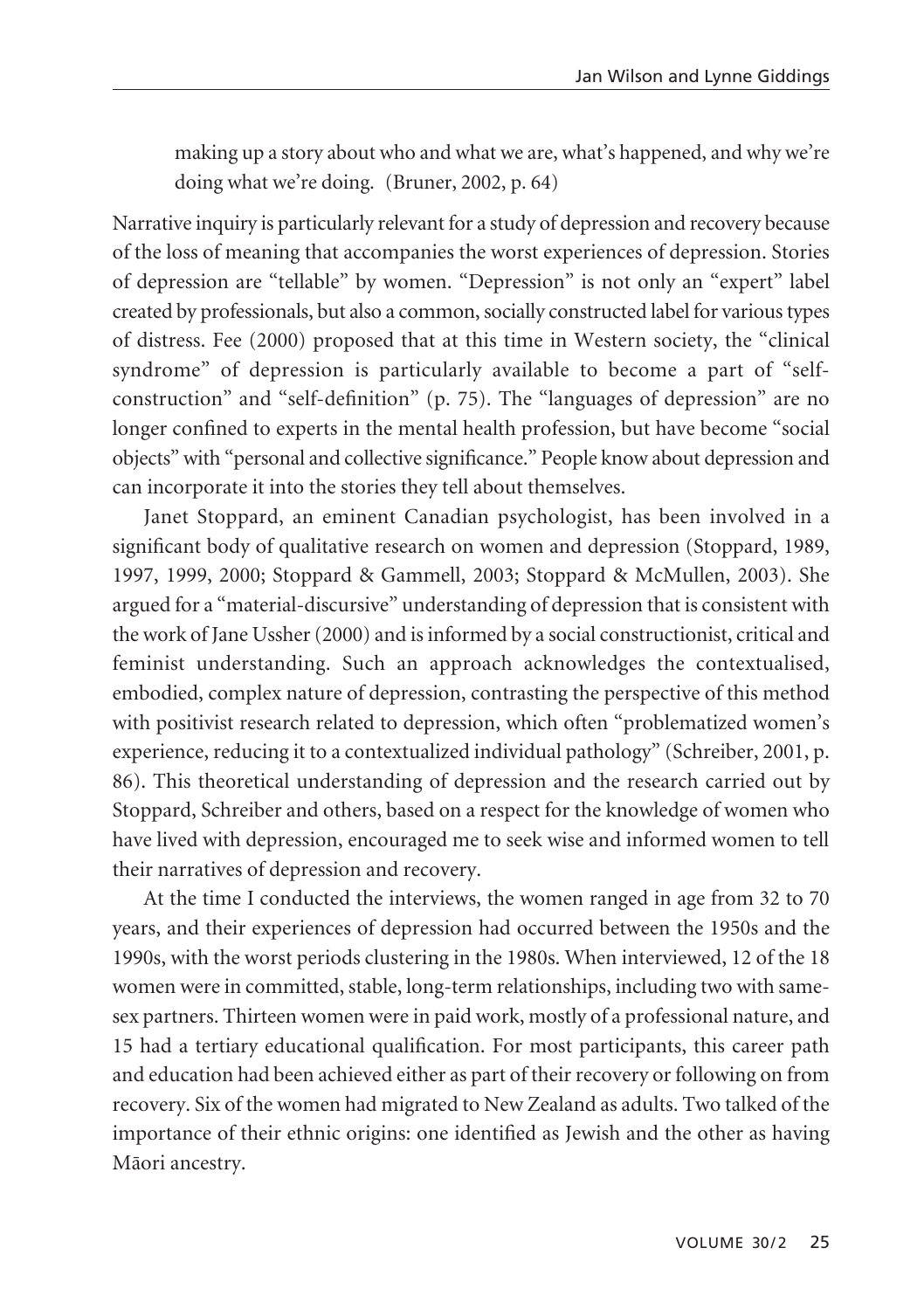### **The women's stories**

I invited stories with an open question: "Can you tell me the story of your life with depression?" I wanted to be able to analyse the data both in terms of *what* was said and *how* it was said. The stories settled into five broad areas. At the centre of every story was a vivid telling about the worst disruption. I will use the women's words to illustrate aspects of the findings. The names used are pseudonyms.

### *Disrupted lives*

I wondered whether the women might have experienced sadness and distress but not severe depression. This concern was unfounded. The worst times for all these women were truly desperate and terrible. They each could have earned a diagnosis of major depression. Twelve had seriously contemplated, planned or attempted suicide, and many attempts remained incomplete only because they were interrupted. Many of the participants were prescribed antidepressants, and more than half were hospitalised or under the care of community mental health professionals during their worst times. One received ECT.

Frank (1995) described three categories of chronic illness narratives: restitution, chaos, and quest. The women's stories in the worst times resembled Frank's "chaos" category. Such stories were hard to listen to. They had "no narrative sequence, only an incessant present with no memorable past and no future worth anticipating" (p. 99) and they revealed "vulnerability, futility and impotence" (p. 97). Many women spoke of often being curled up in a foetal position at the worst times. They felt helpless. As Marge said, *I don't want to go on; I can't bear to think of me spending the rest of my life on this earth. And—wishing I'd never been born.*<sup>2</sup> Their lives lacked meaning and, like Kate3 , they felt *totally unworthy of everything.*

# *Jolly good reasons*

All the women mentioned what Naomi called *jolly good reasons* for depression coming into their lives. There were recurring themes about reasons, but there was also variety. Some women spoke of being born with depression. Elizabeth, for example, saw it as a familial tendency running back through generations. Karen linked depression with her physically disabling condition. Naomi and Hine related it to their cultural identity. Naomi said, *Life is not to be enjoyed, life is to be endured. This is the message I've had from day one. That—and all my history, my ancestry.* Referring to her Jewish heritage, Naomi talked of her enduring experience of a life without joy as being *cultural depression.*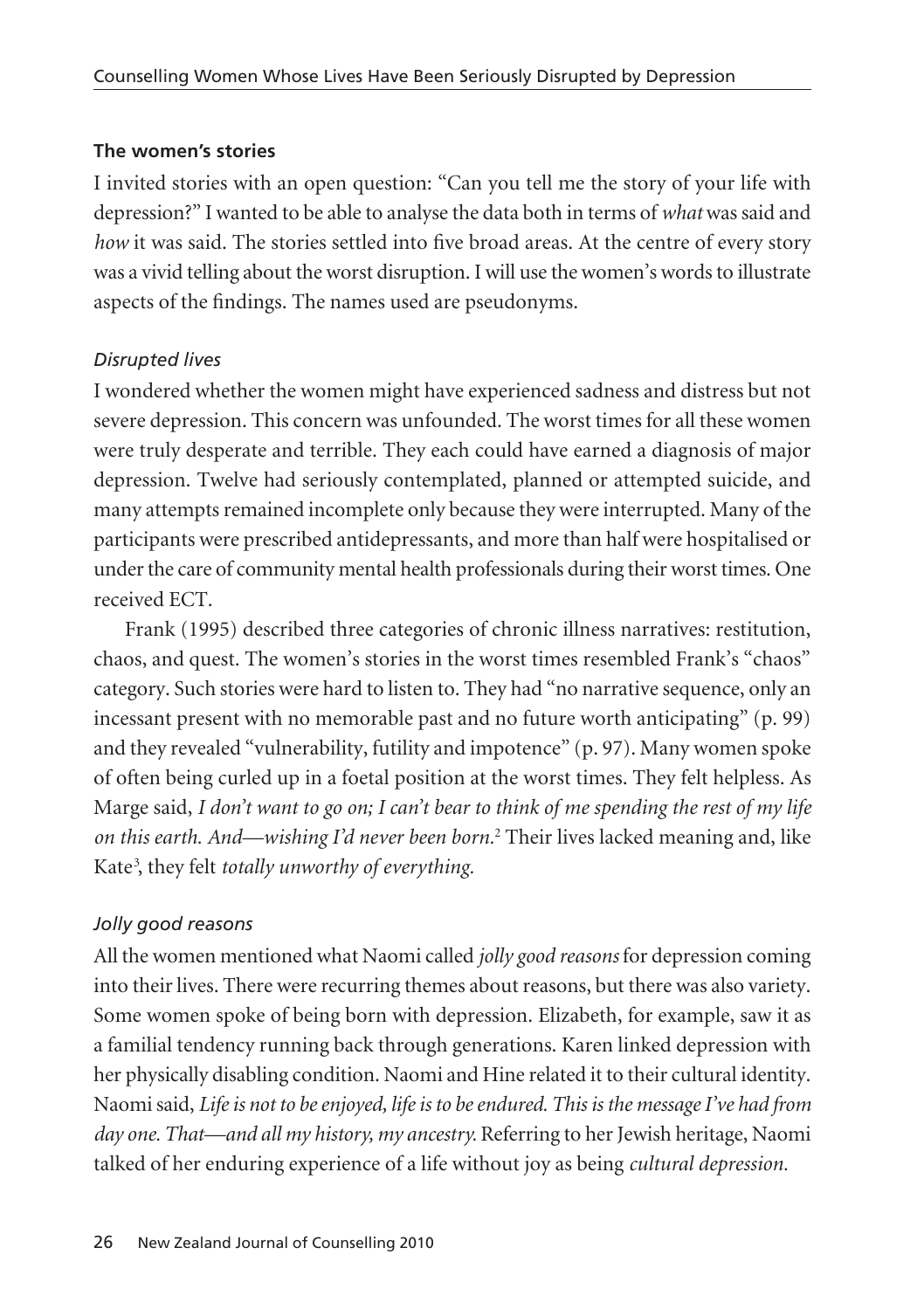Much of the vast body of research on the "causes" of depression notes the link between depression and experiencing violence or abuse. This link was evident in many women's stories. Stories of loss and disappointment recurred. Common was the disruption of a "meaningful" life, through the loss of career, fulfilment, a significant relationship, or a sense of self-worth.

### *Seeds of resilience*

Unexpectedly, all the women talked about resilience. They highlighted personal qualities, interests, abilities or relationships that existed before depression and that were available to support their recovery. I include Katy's story because as a counsellor, I would be tempted to interpret it as a "reason" for depression. Katy, however, was clear that this story was about enduring resilience. I present the story here in poetic form. When I transcribed the text into poetic rather than prose form, I was able to approach it "more slowly," to pay attention to "patterns of sound, image, and ideas" and to experience "more emotional engagement" (Kendall & Murray, 2004, p. 68).

*Katy at boarding school, aged ten years I remember lying in bed one night, and with the blankets over my head, and a handkerchief stuffed in my mouth, so I wouldn't make a noise, and crying and crying and crying.*

*Wondering why people didn't like me. And I finished crying and I started thinking. And I thought… What's wrong with me? There's nothing wrong with me. I may not be the same as everybody else but I'm not—*

*I don't have ten heads. I'm not spitting out of turn, or farting in the corridors (excuse the language).*

*I'm sort of a quiet little girl.*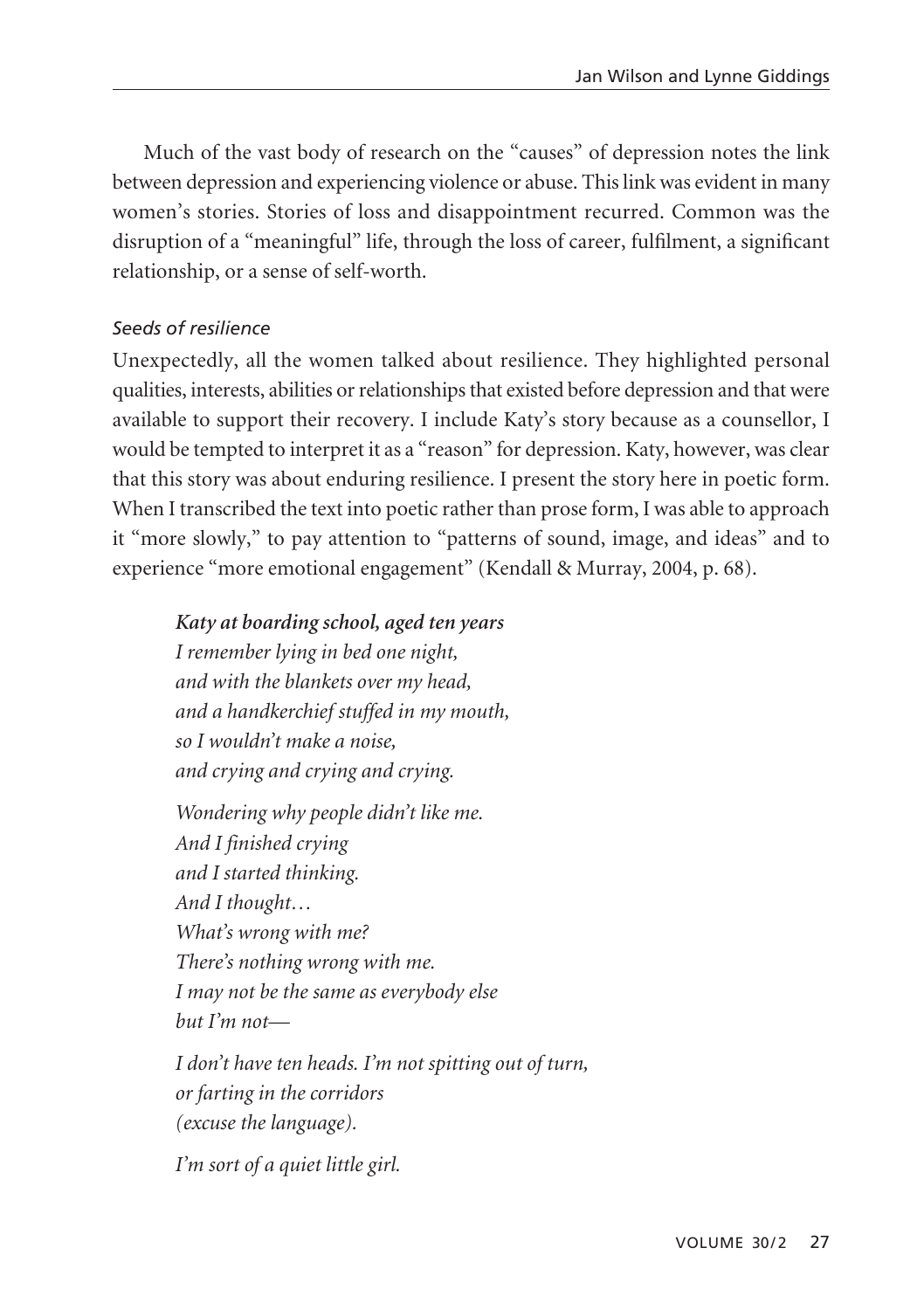*And, if there's nothing wrong with me, and the good Lord made me this way, possibly he loves me this way. So they've got the problem, not me. Settled. If they don't like it. TOUGH!!!*

Katy, in her sixties, introduced herself as a *feisty old crone*, and in this "poem" she showed the resilient spirit she had when she was only ten. She was feisty throughout her narrative, fighting through the most difficult times, including when she pulled away at the last minute from securing a rope to hang herself.

Other women related developing coping strategies in response to trauma. Naomi learned to *dissociate*, enabling her to endure until she could better control her life. Ruth learned to fill her life with *doing* and continued to draw strength from doing physical and creative activities.

Many women discovered mentors who fostered developments that had lasting significance. Anne had an artist mentor who encouraged her creativity. Christine called on her psychiatrist at difficult times over decades. Ruth talked of her counsellor and mentor as *my Merlin*. From these relationships, these women discovered that they were intelligent and capable of high levels of education. This recognition of their intellect and support for a sense of entitlement to be clever and educated strengthened their resilience and aided recovery.

Spirituality was another common aspect of resilience. Katy's story speaks of the strength she found in a Christian God, but for most participants, spirituality seldom involved organised religion. Astrology was an important *meaning-making system* that Anne *held onto like grim death*. Hine reconnected with her *good self* and her *god self*.

### *Crawling out of it is so hard*

At some point the women began to seek solutions, but they had long periods of "doing nothing." Many expressed regret that "nobody noticed." Kate commented that as a young teenager, she wasn't *just a moody* adolescent; her moods *were actually the onset of depression*: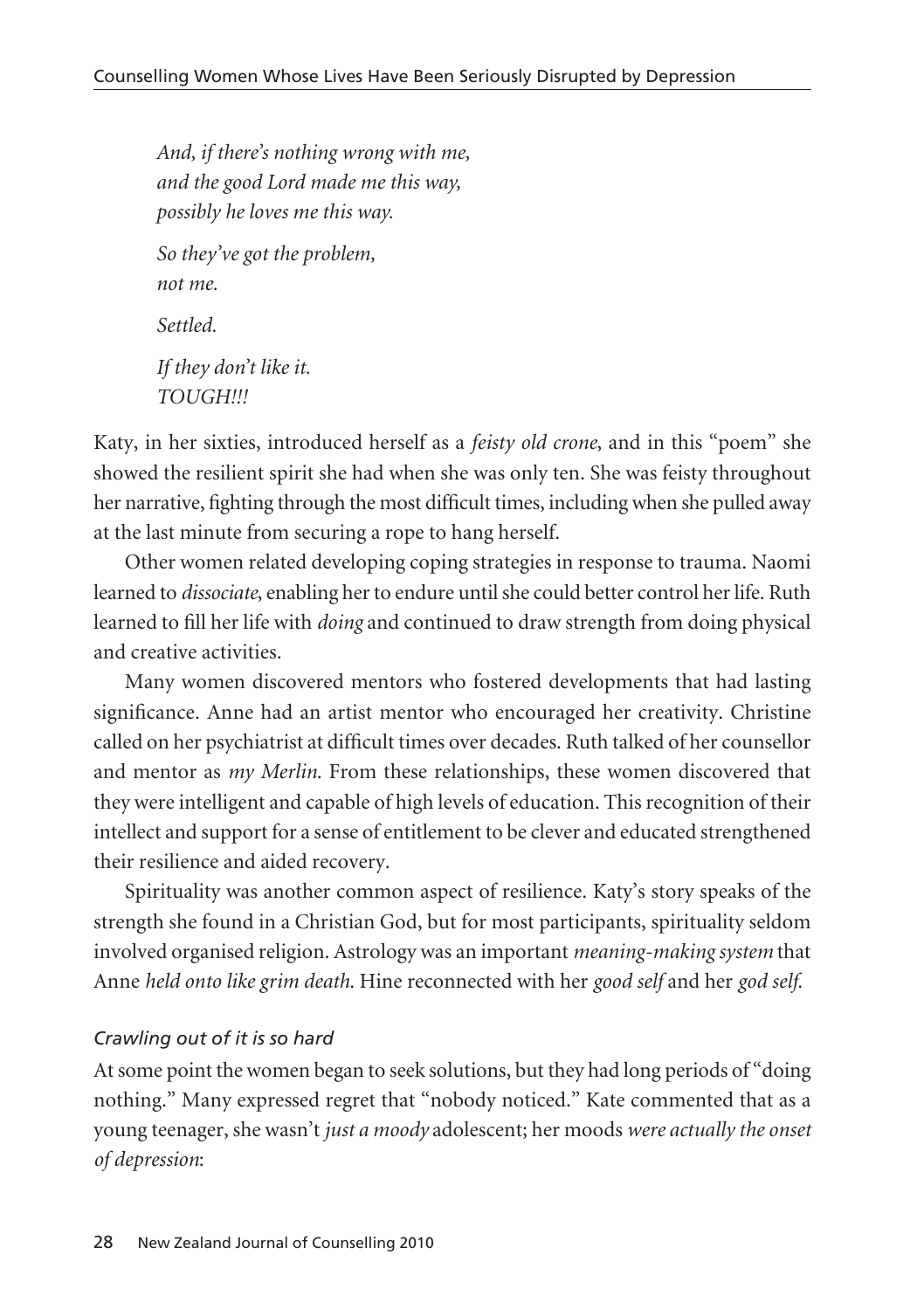*It just, it never kind of got questioned…At the time I was thinking—Yeah, I thought very strongly that it was bad. That nobody picked it up. That nobody picked it up…that I was allowed to go on for, like, fifteen years, and no one ever really queried it. I mean, if you'd been limping or dragging one foot, someone would have noticed. But because it was emotional, it was just all brushed aside and you were expected to cope.*

Fortunately, the distress of each of the women in the study was finally addressed, and the search for recovery began. Friends or family initiated some possible solutions; others were self-initiated, and serendipity was important. Many of the "false starts" involved unhelpful "professional" solutions offered by medical or psychological experts.

The unhelpful medical solutions generally involved prescription of antidepressants, which some described as *useless*, and others felt the doctor *probably should have gone deeper, and scratched the surface.* The lack of depth was also a concern with some false starts made by counsellors, although counselling was a helpful part of recovery for some women. Jane called Lifeline and talked with someone she described as *an absolute dweeb who didn't tell me anything.* Isobel was referred to a community mental health centre after a serious suicide attempt and said she had *some girl as a counsellor*:

*I thought, you don't know anything I need. You're just too young and I just said to her, "Look, I'm not coming back." I said, "I feel as if I'm helping you rather than you're helping me."* 

Karen also had a very unfortunate mismatch with a therapist when she was hospitalised in her late teens and was allocated an *extremely Freudian chap* whom she described as *appalling.* She took charge of these compulsory sessions:

*In the end all I could do was talk about art and literature and history and he would glaze over and it would shut him up and I'd just prattle on to the end of the session. Then I'd be able to go away. So it was pathetic. I mean, I'm sure it made me worse.*

Marge went to many different counsellors but found them unhelpful because they didn't really *get into your soul.* Naomi's early work with counsellors *didn't manage to get down into that soul, you know, place inside.* Hine recognised that while many counsellors can be *empathetic*, they lacked the *real skills to shift you into being able to*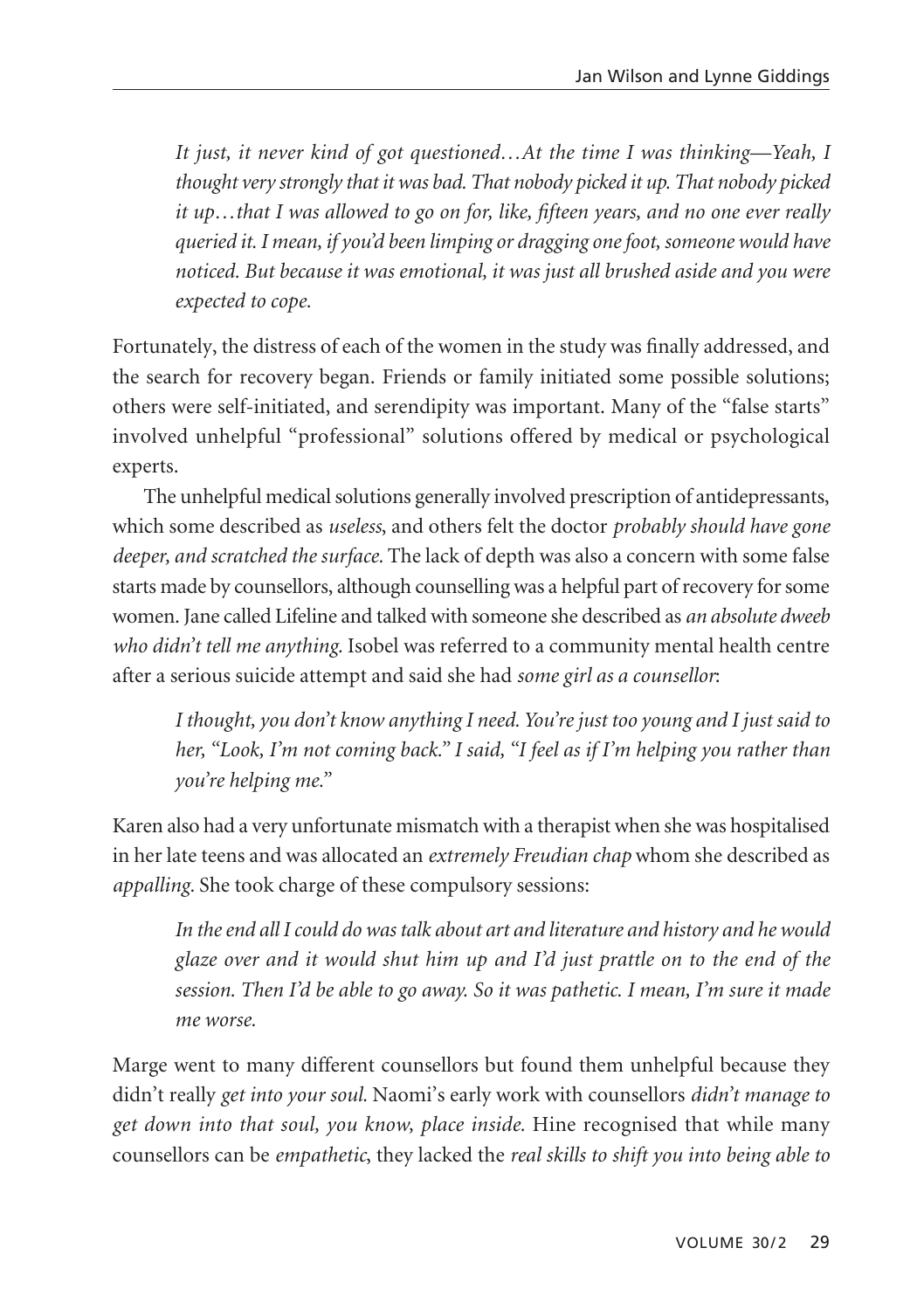*be proactive about your life.* Like Karen, she experienced therapy within a psychiatric hospital, but found it *superficial* and unable to *get close to anything deep-seated.* 

Linda paid for therapy for more than two years, and came away from each session feeling terrible. Eventually, she risked going to a different counsellor and found that her problems related to a physical matter that was fixed with minor surgery.

*It had always been talked about in a head way. That I had some sort of problem with having sex or something…Some of the stuff that therapists come up with…makes me so angry. I just think, how can you drop that onto people, and sort of imply that just because they can't do some physical thing, that there's some emotional correlation to it. And I—OH—I still have times when I feel angry about it. And how dare they, how dare they ply you with information and then leave you feeling so gutted. Leap to conclusions without realising what might be going on.*

Other false starts involved doing physical exercise, which for Marge was *the last possible thing I want to do when I am depressed*, or using self-help books, which Christine *hated* because they were *behaviourist* and she was not.

Just as therapy, medication, and exercise did not work at all for some of the women, for others they were part of the pathway to recovery. It is thus very important to recognise that different things work for different people. This was clear from the narratives of recovery and the women's formulae for "getting it right."

### *Getting the formula right*

Each woman had a particular combination of things that assisted and maintained her recovery, even if depression continued as what Ruth called *an old friend.* The research focused on "lay" solutions, situated outside the mainstream medical and psychological treatments. Nevertheless, many of the women incorporated medication and/or talking therapy into their formula for recovery. Marge and Ruth acknowledged that some form of medication would probably always be a part of their lives. For others, it was seen as a helpful form of symptom relief in the early stages of recovery. Complementary medicines, including homeopathic cures, were also important.

Psychosynthesis was the only identified form of talking therapy mentioned as helpful. Four people acknowledged its value, but others, when they described finding the "right" therapist, stressed the importance of deep understanding. Marge asserted the importance of having a therapist who could *really get to the bottom of what it was*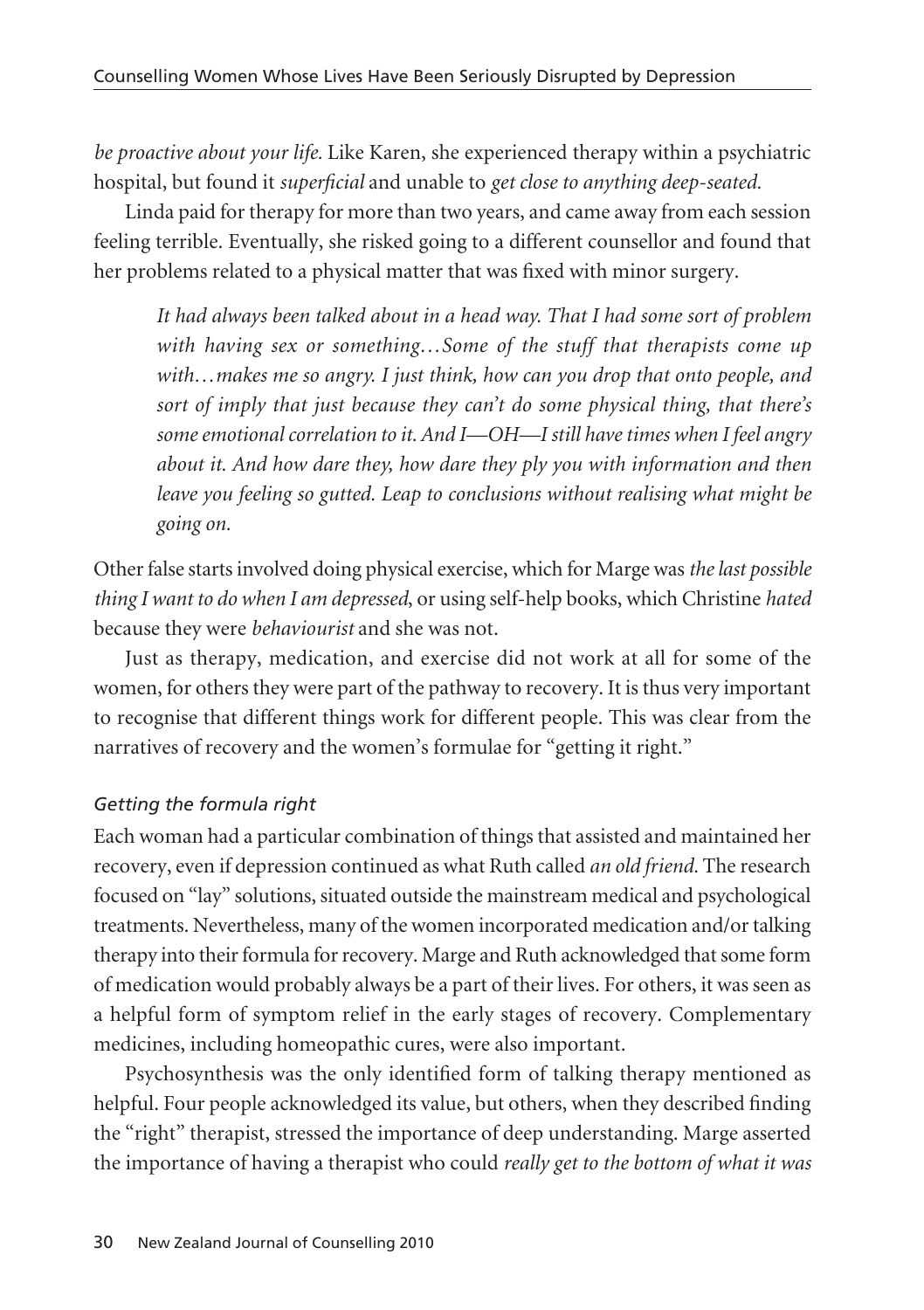*that was going on.* Hine commented, *A lot of people can be empathetic but it takes real skills to be able to shift you into being able to be proactive about your life.*

Activities were present in most women's stories. Kate chose belly-dancing, Fiona took up a lifelong dream of being a motorcyclist, Naomi walked, and Jane took up ocean swimming. Hine wrote music and sang, Isobel played the piano and embroidered, Charlotte sewed, Hannah acted, and Christine and Kate walked in the bush.

Women's company was valued. Hine first found this support among patients in a psychiatric hospital, and Jane found it in a group for recently separated women. Naomi was in a violent relationship and rang a help line but was misunderstood and invited to become a volunteer telephone counsellor. The group of women she met through this unexpected offer became an important source of support. Kay realised she was intelligent, went back to tertiary education, and then became involved in a parent support group, commenting, *We had great fun. It just completely reinforced for me that women need other women. And a variety of women.*

Historically situated gender expectations were significant. Different positions were available to women at different times, and the changes related to second-wave feminism in the seventies were relevant. The dominant construction of women as wives and mothers in Aotearoa New Zealand in the 1950s and 60s had become more complex by the 1980s and 90s. In the late 20th century, women could call on stories of "women can do anything," including choosing not to have children, living in same-sex relationships, and expecting to have a professional career that could be combined with successful mothering. While these stories evolved, there remained a dominant narrative of woman as nurturer—woman as caregiver to friends, family, clients—but not caring for herself. Finding ways to build or rebuild a meaningful life and identity within the context of such gendered expectations was a significant aspect of recovery for most of the women. Entitlement to such aspects of life as education and self-care, as well as more choice about having and nurturing children, formed a key part of one of the four conclusions.

#### **Some important learnings**

In keeping with narrative inquiry, much of the analysis of the women's stories rejected "grand" and "totalizing" narratives and focused on "individual subjectivities" (Anderson, 2004, p. 238). As Frank (1992) advocated, I tried to bear witness to the "embodied" and "eccentric" nature of the women's suffering and the deep meaningfulness of their recovery (p. 483). I hope their wisdom will lead to change and to more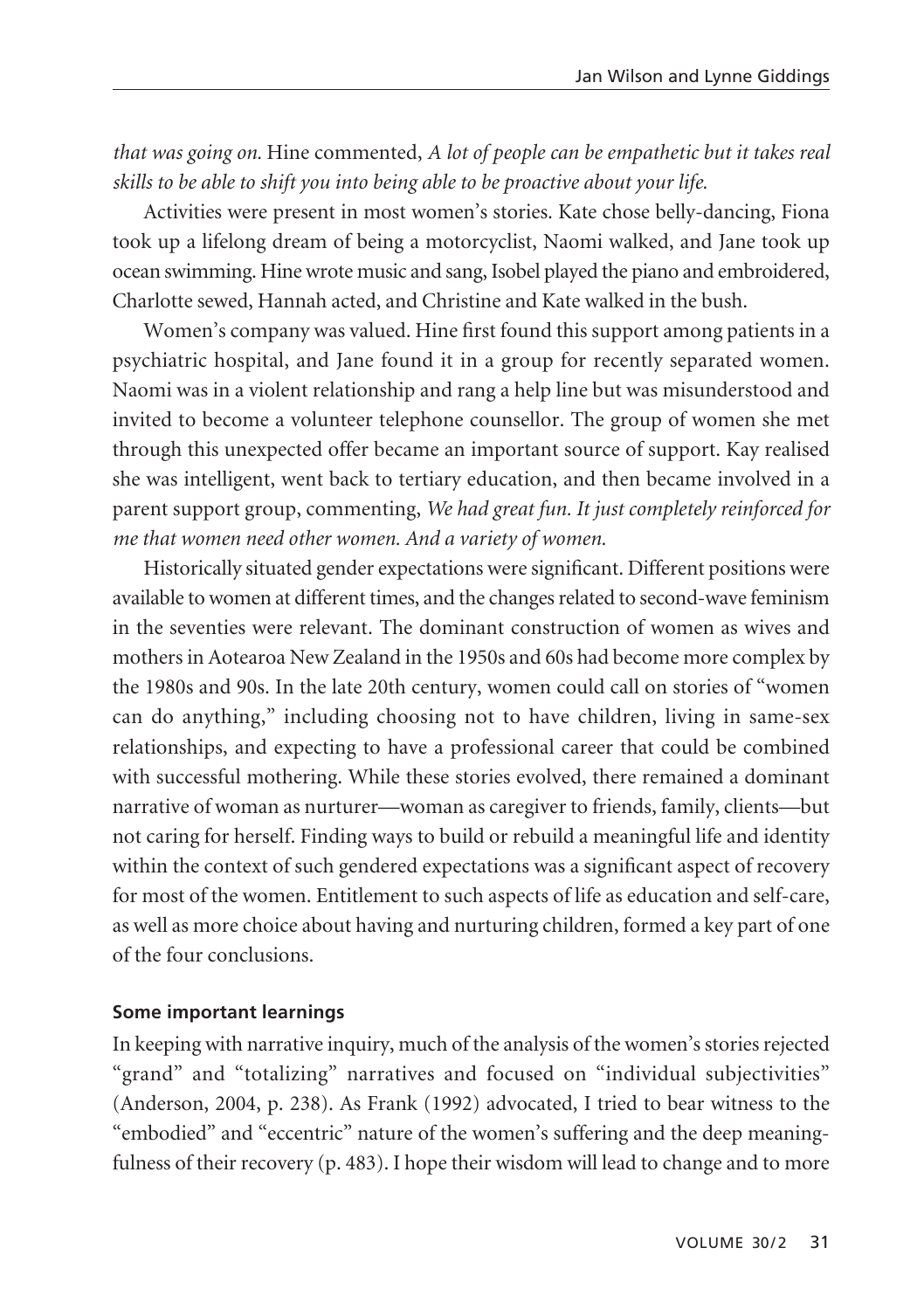effective and respectful clinical practice. I will present four general themes that emerged from the women's narratives and then create some recommendations for counsellors.

# *The gendered nature of depression and recovery*

These 18 women's experiences of depression and recovery often concerned "gender." The stories of the worst times involved vivid and heartbreaking descriptions of "female" contexts and practices. Kay talked about her experience of depression after the birth of her first child:

*One afternoon I was in my dressing gown, in the hallway, surrounded. Sitting on the floor, surrounded by a vacuum cleaner that I was trying to put together to vacuum the house. And just thinking—oh this is so bloody awful. This is—oh God—dreadful. Why didn't I get another dog instead of a baby…*

Traumatic experiences both during childhood and as adults were often mentioned. Three women specifically spoke of intimate male partner violence. Naomi said:

*I'd taken out an injunction order…and oh my God he was following me, and—I was sick. I was vomiting up. You know, it was horrible, it was horrible. It was absolutely…it was a nightmare, it was a horror movie.*

Ruth was very clear about the gendered nature of depression, talking of *the rage and anger, the role-typing of women*, and reflecting that *depression and women have an interesting partnership.* Many women were denied the chance to make meaning of their lives as children, adolescents, or young adults because of the denial of their *intellect* and the expectations that they would offer *total feminine support* to the men in their lives. Recovery involved developing an awareness of the impact of such gendered expectations and reshaping their lives to actively meet their own identity needs, claim female entitlement, and honour their intellect and talents.

Some solutions reflected options that may be particularly available to women. Kate became a "white witch" and took up belly-dancing; both of these activities were valued in part because they enabled her to enjoy the company of *wise women.* Chloe realised in her thirties that she could safely be a mother as well as a career woman. As a child, she had experienced violence and abuse, and only as she recovered did she feel entitled to be a mother herself. Financial restraints led women to find economic solutions that worked. Thus, Jane became an "ocean swimmer" and Naomi walked regularly.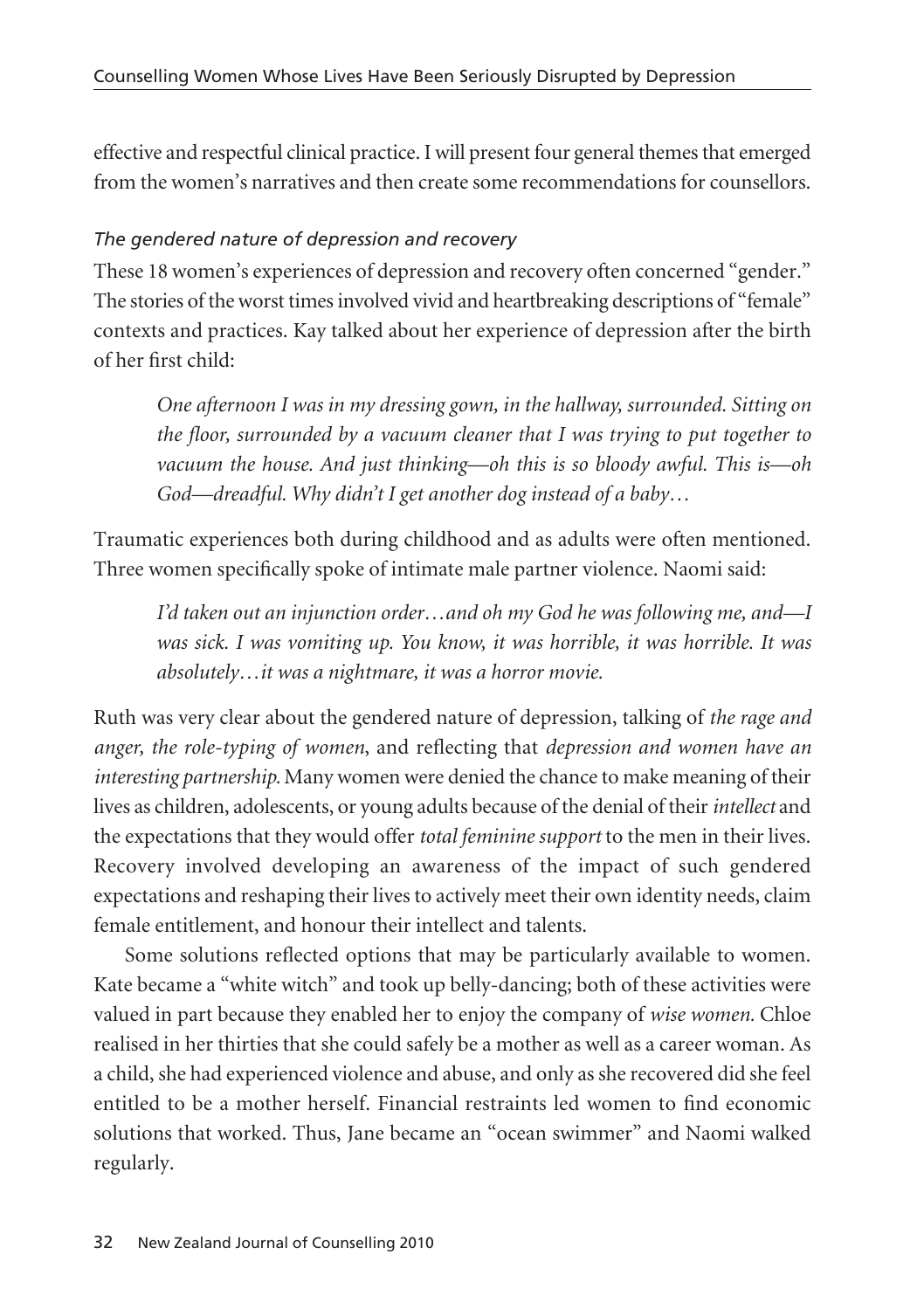### *Chocolate solutions and the creating/re-creating of meaningful lives*

The women identified two different but overlapping kinds of solutions involved in recovery:

- the "chocolate" solutions which offer symptom relief;
- the discovery or re-discovery of a way of making meaning of one's life that resulted in a more lasting recovery.

The idea of chocolate solutions arose in a focus group of five participants who met on three occasions following the individual interviews. The group had been discussing the importance of classical music, astrology, and the idea of distress as a "spiritual emergency" (Grof & Grof, 1989).

```
Interviewer: What is the difference between chocolate, cigarettes, good sex, and these
 other things you are talking about, like music and astrology?
```
- Ruth: *I think because it stimulates a deeper thing—if you're open to it. That's why it can be scary, and yet so powerful and healing.*
- Naomi: *I'll tell you what's different—is that chocolate and the smoking—I mean, they, they stifle—it's comforting, it's great, and it's got its place, and I wouldn't be without it, but it actually puts a, it puts a lid on it, whereas those other ones open it, that makes it more OK.*
- Chloe: *I know what you mean, it's sort of like—it's only a top layer—music's all. Everything.*
- Anne: *Like, I can smoke—I can chain smoke—no trouble whatsoever. But, I, it doesn't do anything for me. I've still got this anxiety about linking in with something that gives it, a, a meaningful—the key word is meaning.*

Karen: *There's no meaning in chocolate.*

The group suggested that different responses to depression resulted in different kinds of relief. This analysis was supported by all the individual interviews. They were able to distinguish clearly between symptom relief and deep change, and were well aware that they needed both in order to live without serious disruption from depression.

#### *Depression and recovery as holistic experiences*

The women talked of depression in a holistic, contextualised way. In Aotearoa New Zealand, we are fortunate to have available Durie's (2003) Mäori model of wellness.

Depression and anxiety, for instance, may not be viewed as isolated areas of dysfunction but as indicators that the balance between emotions, social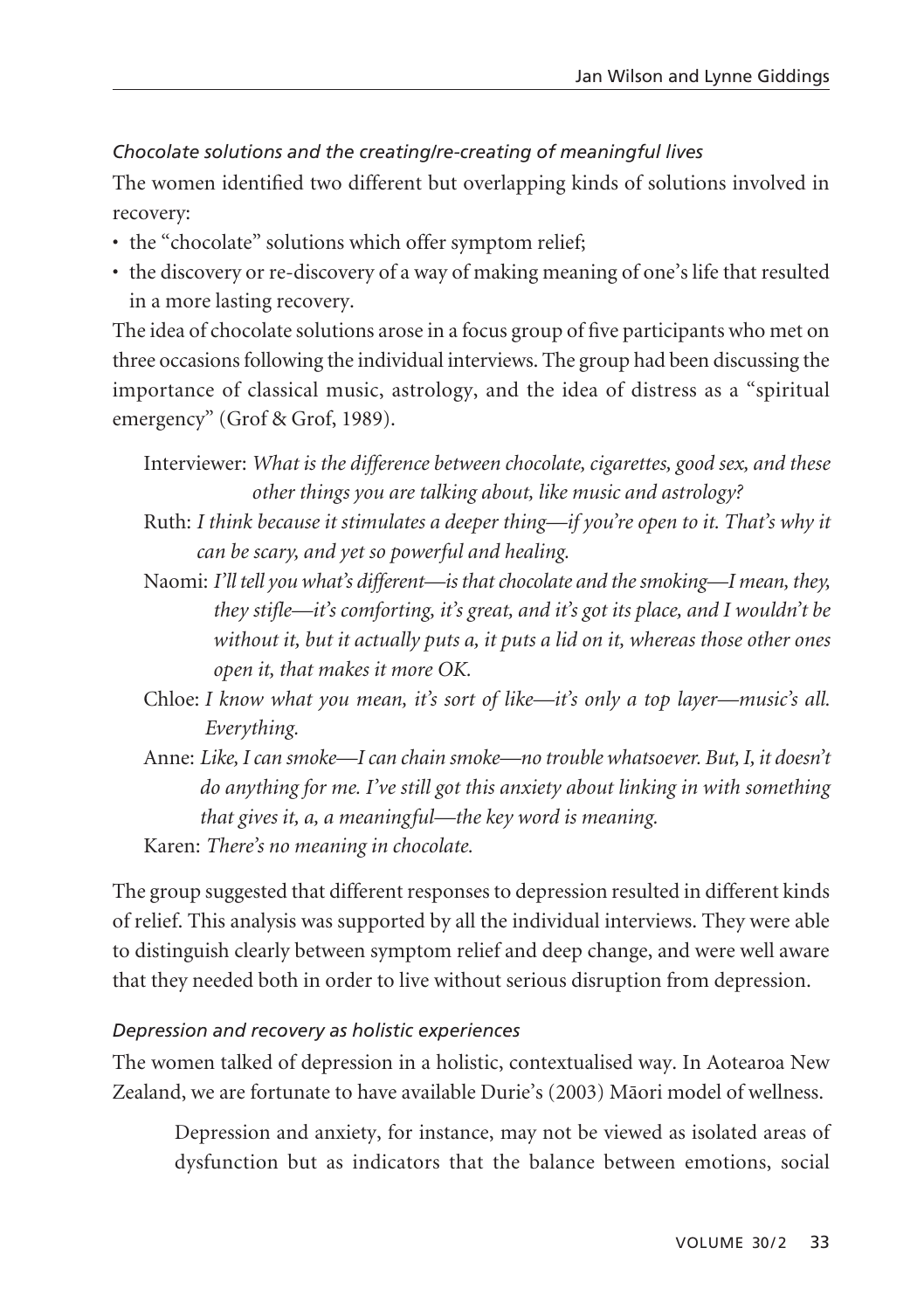relationships, spirituality and the body has become distorted. That perspective underlies a relational approach to health and human understanding which is not easily accommodated within a disease or behavioural orientation. (p. 48)

Both the chocolate solutions and the meaning-making changes involved all aspects of being. The recovery strategies discussed throughout this paper indicate the holistic approach taken by these women.

# *The mirrored nature of the pathway into and out of depression*

The analysis revealed a symmetry among the many journeys toward and beyond the worst times of depression. During the analysis, I represented the women's lives with depression graphically (Leibrich, 1998; Lieblich, Tuval-Mashiach, & Zilber, 1998). It emerged that when the women talked of life being suddenly disrupted by depression with little warning, the journey of recovery was similarly brief. When they talked of a lifelong or intergenerational journey into the worst times of depression, the journey out was correspondingly lengthy and complex.

# **Implications for counsellors in Aotearoa New Zealand**

A central implication of this research for counsellors is that we need to consult with the women who are our clients. This consultation needs to involve genuine acknowledgement that they are "experts on themselves" (Leibrich, 1998, p. 266).

# *The times of worst disruption*

In the "chaos" of the worst times, consultation is difficult. The women talked of the importance of being kept safe, which may involve suicide prevention, or support to escape an abusive relationship. Medication may help some women but not all. Antidepressants enabled Isobel to get out of bed and dressed. However, the side effects prevented her playing the piano or embroidering, which gave her life meaning. She chose to abandon medication and to accept the support of friends who came each day and helped her get up and dressed. She could then engage in her chosen, healing creative activities.

# *Jolly good reasons*

All the women offered reasons for depression disrupting their lives. Their reasons coincide with those widely accepted as increasing the risk of depression (New Zealand Guidelines Group, 2009, p. 3). They included childhood abuse, financial difficulties,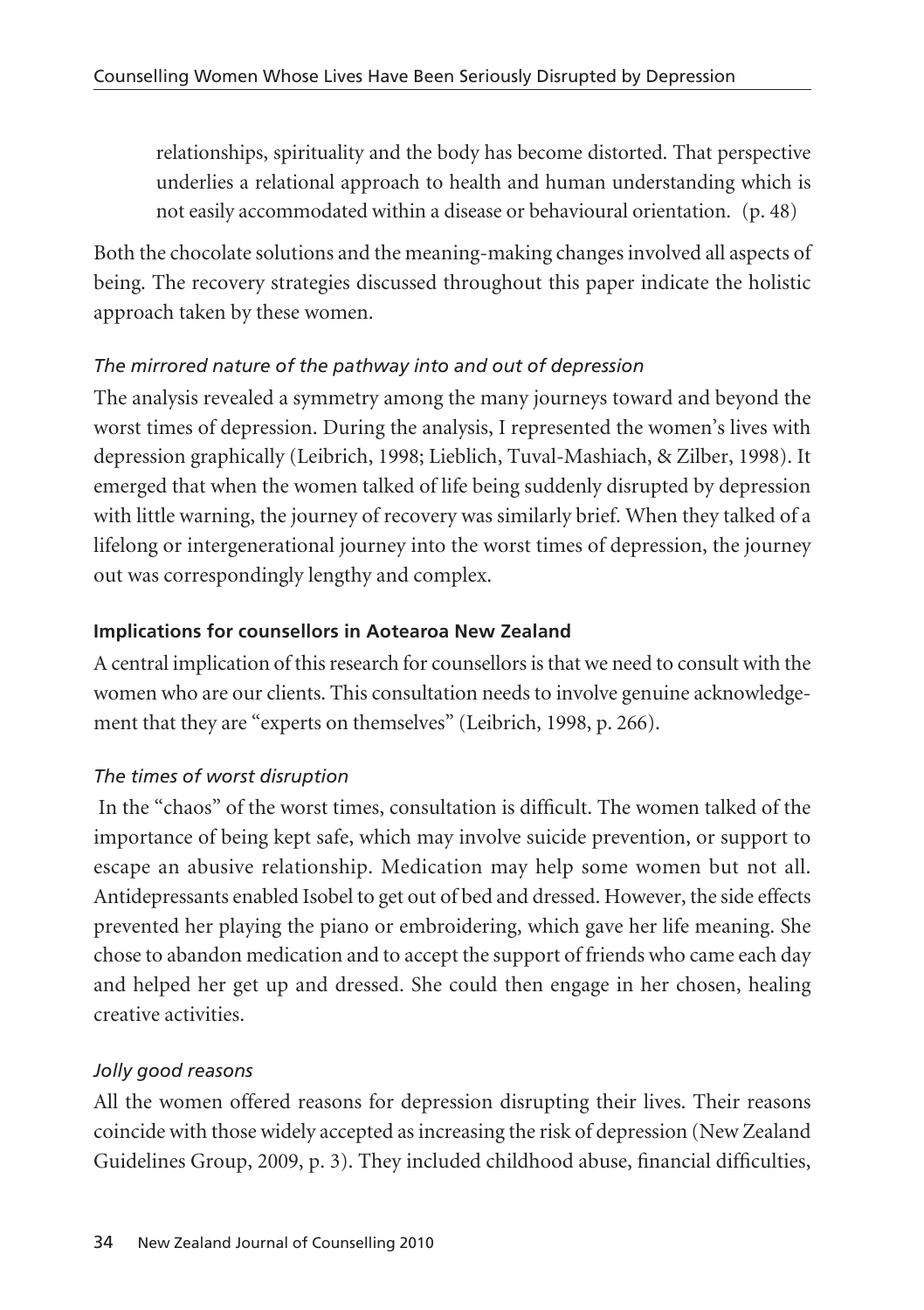and the loss of significant relationships. The gendered issues, discussed later, such as a lack of entitlement, and experience of intimate partner violence, are most likely to challenge the practice of counsellors.

### *Seeds of resilience*

Katy's story reminds us to focus on the meaning that the narrator brings to her own story. It suggests that counsellors help women find their own "seeds of resilience" through such processes as the search for "alternative" stories. Whatever our theoretical underpinning, the women remind us to seek out the strengths they can draw on to aid recovery.

### *Crawling out of it is so hard*

Counselling can do harm or good, and it can be "useless." A single negative experience of counselling can influence women to resist seeking help from "professional" therapists. We need to check regularly with our clients about their experience of our conversation and process, and be brave enough to acknowledge our limitations and to initiate appropriate referral. We need to understand that although cognitive behavioural therapy is widely recommended in official documents for the "treatment" of depression, it may not meet the needs of all women living with depression. Perhaps it is a "proven" treatment because of its ability to be "scientifically" researched, rather than because women find it the most effective form of counselling (Brettle, Hill, & Jenkins, 2008).

#### *Getting the formula right*

A substantial body of work by Brown, Harris and their colleagues (e.g., Brown, Lemyre, & Bifulco, 1992) supports the importance of "fresh start" activities in women's recovery from depression. Their work emphasised the situated nature of depression, and my research affirmed that life changes and fresh starts can assist recovery. As counsellors, we need to be alert to such possibilities and to resist the temptation to locate distress, including its causes and solutions, within the person at the expense of the inter- or transpersonal aspects of women's lives. The unique pathway to recovery narrated by each woman reminds us that on this journey, the woman is the "expert" on her own formula.

#### *The gendered nature of depression*

Research suggests that the incidence of depression is related to gender, with women being at least twice as likely as men to experience depression during their lifetime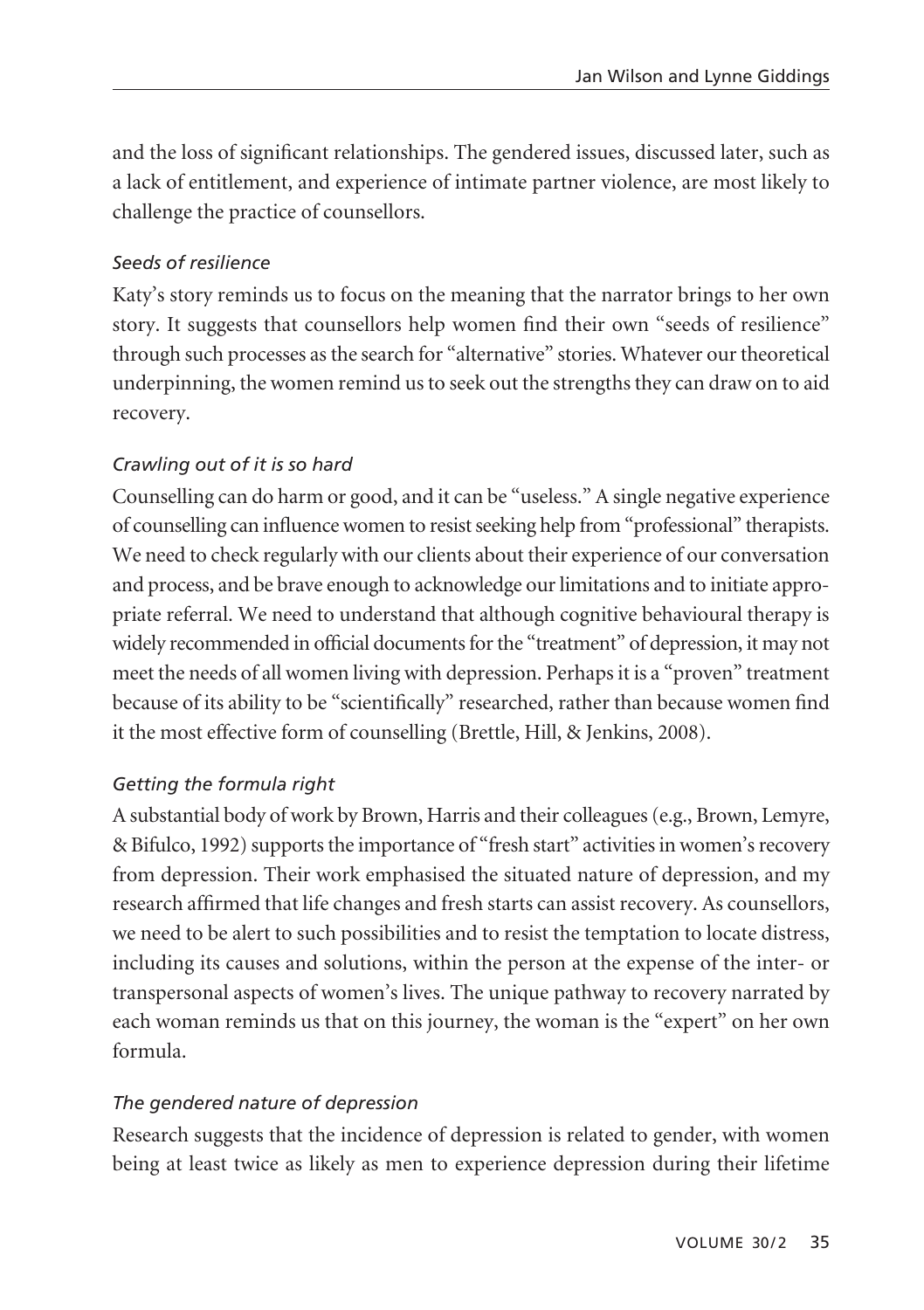(Fergusson & Horwood, 2001). Yet the most common directives for treatment promote medication and counselling, seldom suggesting that gender may be a factor in recovery. My research strongly supported the need to consciously involve gender issues when working with women. Men may also benefit.

Fiona's narrative includes a vivid example of what might work. As a child she had offered *female support* to her farming and motorcycling father and brothers. In midlife, while experiencing the worst depression after her husband left her, she met a childhood friend. He challenged, *Tell me what you would really like to be doing now.* She responded, *ride motorbikes*, and he gave her a motorbike. This "fresh start" was central to her building a new life of fun and meaning and a new identity.

*It is old women, young women, fat women, thin women, rich women, poor women, clever women and stupid women. There are…there's the smokers and the drinkers and there's the health addicts. And there's just every kind of women…And I just took my place. It was just fantastic.*

The participants all came to accept their entitlement to aspects of life denied them because of gender. Most significant was a right to be intelligent and well-educated.

# *Chocolate solutions and the creation of meaningful lives*

The New Zealand Guidelines Group (2008, p. 67) has recommended that:

First-line treatment for an adult with moderate depression is either a selective serotonin reuptake inhibitor (SSRI) or a psychological therapy (e.g., 6 to 8 sessions of problem-solving therapy or cognitive behavioural therapy [CBT] over 10-12 weeks).

For an adult presenting initially with severe depression, the practitioner should consider a combination of antidepressant medication with a structured psychological intervention (e.g., CBT or interpersonal psychotherapy [IPT], 16 to 20 sessions).

My research suggested that successful "treatment" involves more than a combination of medication and talking therapy.

This implies that counsellors should be clear about symptom relief and also about more long-term solutions that can build a meaningful life. Women may choose to forego immediate symptom relief through medication in order to be "fully present" while working on "deeper" issues. The acknowledgement of "deep" psychosynthesis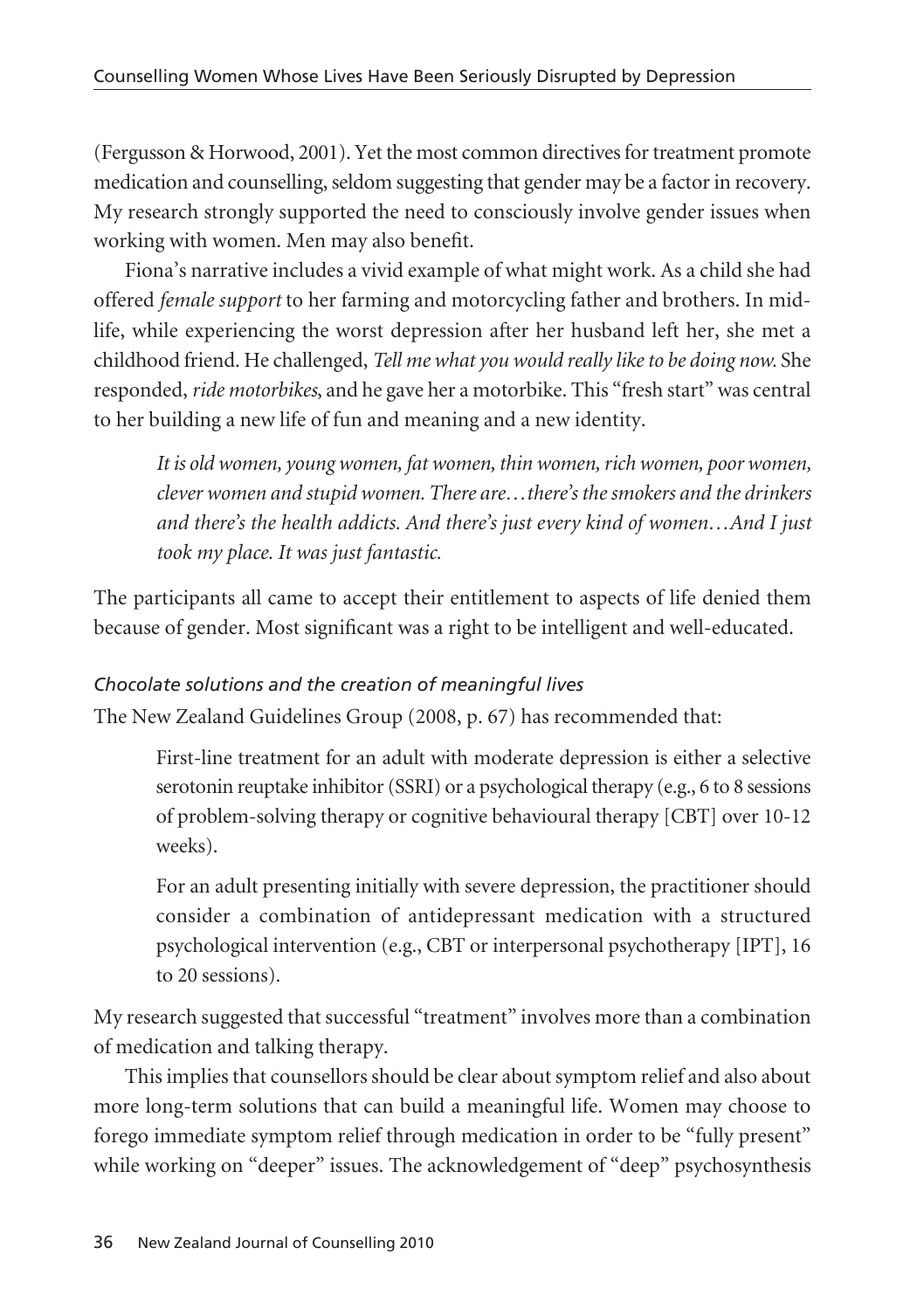work supported this. Linda's story offered a cautionary tale, however. Her story of "enduring" two and a half years of ineffective talking therapy before learning that a simple operation would relieve her major symptoms is a potent reminder to counsellors to work collaboratively with other disciplines.

### *The holistic approach*

Durie (2003) noted Mäori dissatisfaction with mental health approaches that focus on "symptom clusters, syndromes or isolated behaviour patterns" (p. 48). A holistic approach involves taha tinana (physical well-being), taha hinengaro (mental wellbeing), taha whänau (social well-being) and taha wairua (spiritual well-being). The spiritual, or transpersonal, associated with creating a meaningful life was part of every woman's recovery. It is important that counsellors attend to this aspect of depression and recovery.

### *Mirrored journeys*

These findings suggest that it is important for counsellors to consider each woman's understanding of how she came to be living with depression. It is often suggested that the seriousness of the depressed experience should predict the treatment, but the worst times for these women were all similarly terrible, bleak, and chaotic. The recovery journeys varied greatly, and the idea of mirrored journeys was a helpful guide to which journeys might be long and complex, and which could be relatively straightforward.

#### **Conclusion**

This research and the women who took part in it have offered immeasurably rich learning to me as a counsellor, and hopefully have assisted some of my clients to recover from depression. I hope that this article will also enable some of my many colleagues to learn from the pain, courage, and creativity of the 18 women who shared their stories.

#### Notes

- 1 This research account is told in Jan's voice. It draws on her PhD research, which Lynne supervised. The article is authored by both Jan and Lynne.
- 2 All direct quotations from the women are in italics to highlight their contributions. Pseudonyms are those chosen by the women themselves.
- 3 Three women independently chose similar pseudonyms Kate, Katy and Kay and each therefore represents a different person.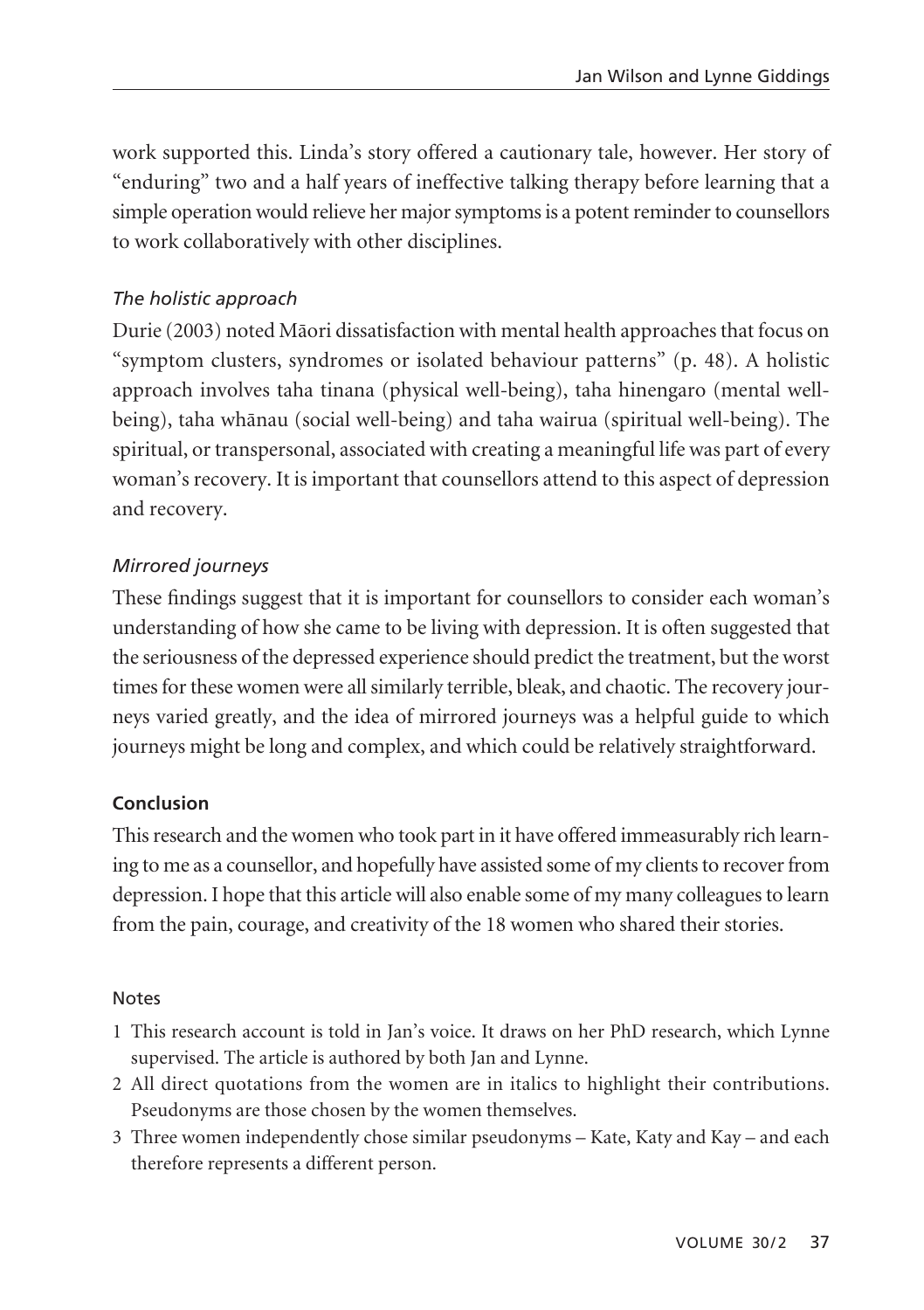#### References

- Anderson, J. M. (2004). Lessons from a postcolonial-feminist perspective: Suffering and a path to healing. *Nursing Inquiry, 11*(4), 238–246.
- Brettle, A., Hill, A., & Jenkins, P. (2008). Counselling in primary care: A systematic review of the evidence. *Counselling and Psychotherapy Research, 8*(4), 207–214.
- Brown, G. W., Lemyre, L., & Bifulco, A. (1992). Social factors and recovery from anxiety and depressive disorders: A test of specificity. *British Journal of Psychiatry, 161*, 44–54.
- Bruner, J. (2002). *Making stories: Law, literature, life*. Cambridge, MA: Harvard University Press.
- Crossley, M. (2000). *Introducing narrative psychology: Self, trauma, and the construction of meaning*. Philadelphia: Open University Press.
- Durie, M. (2003). *Nga kahui pou: Launching Mäori futures*. Wellington: Huia.
- Fee, D. (2000). The project of pathology: Reflexivity and depression in Elizabeth Wurzel's *Prozac Nation*. In D. Fee (Ed.), *Pathology and the postmodern: Mental illness as discourse and experience* (pp. 74–99). London: Sage.
- Fergusson, D. M., & Horwood, L. J. (2001). The Christchurch health and development study: Review of findings on child and adolescent mental health. *Australian and New Zealand Journal of Psychiatry, 35*, 287–296.
- Frank, A. W. (1992). The pedagogy of suffering: Moral dimensions of psychological therapy and research with the ill. *Theory and Psychology, 2*(4), 467–485.
- Frank, A. W. (1995). *The wounded storyteller: Body, illness, and ethics*. Chicago: University of Chicago Press.
- Grof, S., & Grof, C. (Eds.). (1989). *Spiritual emergency: When personal transformation becomes a crisis.* Los Angeles: St Martin's Press.
- Kendall, M., & Murray, S. (2004). Poems from the heart: Living with heart failure. In B. Hurwitz, T. Greenhalgh, & V. Skultans (Eds.), *Narrative research in health and illness*(pp. 52–72). Oxford: Blackwell.
- Langelier, K. M. (2001). Personal narrative. In M. Jolly (Ed.), *Encyclopedia of life writing: Autobiographical and biographical forms* (Vol. 2, pp. 699–701). London: Fitzroy Dearborn.
- Leibrich, J. (1998). The healer within: A personal view of recovery. In S. E. Romans (Ed.), *Folding back the shadows: A perspective on women's mental health* (pp. 263–279). Dunedin: University of Otago Press.
- Lieblich, A., Tuval-Mashiach, R., & Zilber, T. (1998). *Narrative research: Reading, analysis, and interpretation*. Thousand Oaks, CA: Sage.
- New Zealand Guidelines Group. (2008). *Identification of common mental disorders and management of depression in primary care*. Wellington: Author.
- New Zealand Guidelines Group. (2009). *Depression: There is a way through it*. Wellington: Author.
- Plunkett, M. (2001). Serendipity and agency in narratives of transition: Young adult women and their careers. In D. P. McAdams, R. Josselson, & A. Lieblich (Eds.), *Turns in the road:*